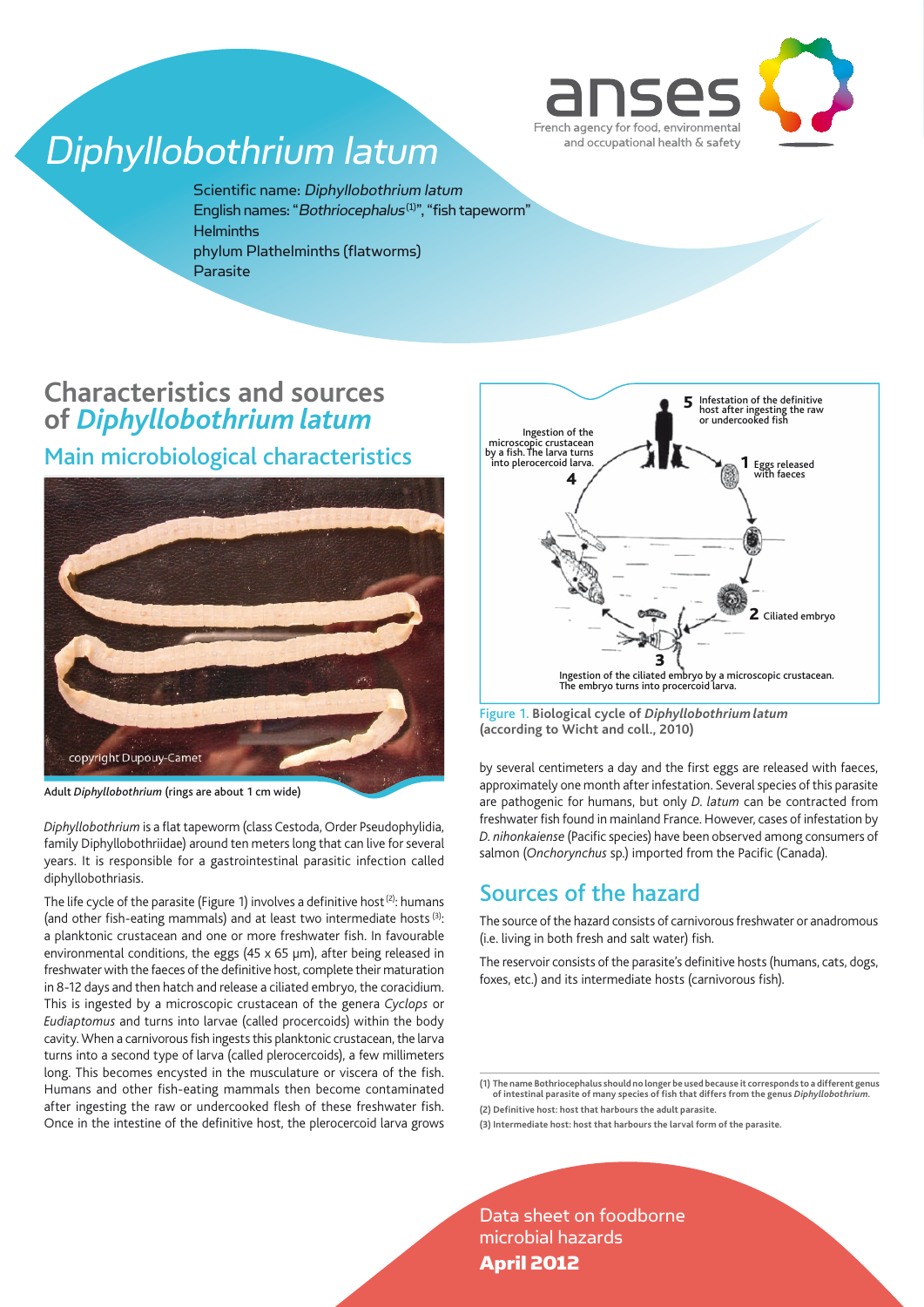

Procercoid larva on the surface of a perch fillet

### Transmission routes

This parasite affects fish-eating mammals and fish, and can therefore cause a zoonosis.

Human contamination occurs exclusively through eating raw or undercooked fish flesh or eggs. Eggs released with human faeces are not direct contaminants.

Recommendations for primary production

**• In principle, given the complexity of the cycle, the parasitosis is unlikely to affect fish farms.**

# **Foodborne human disease**

### Nature of the disease (Table 1)

### **Susceptible population group(s) (5)**

There is no evidence to date to suggest that there is a population at higher risk of infection or complications.

### Dose-effect<sup>(6)</sup> and dose-response<sup>(7)</sup> relationships

A single plerocercoid larva can cause infestation.

### Epidemiology

### **Monitoring system**

There is no system for monitoring diphyllobothriasis in France or Europe (except in Poland and the Baltic states).

### **Prevalence**

Diphyllobothriasis is a cosmopolitan parasitosis, consistently found in Western Europe. It is decreasing in the Baltic or Scandinavian countries that were its historical foci. However, it seems to be emerging in the French- and Italian-speaking areas of the perialpine lakes where commercial fishing is common. Since 1987, over 200 cases have been reported or published around the lakes Geneva, Murten, Biel, Maggiore, Como, Iseo and Garda. Lake Geneva seems particularly affected, with 48 cases of contamination being identified on its Swiss and French watersheds in 2001 and 2002. Between 2002 and 2007, 44 cases were identified in the medical analysis laboratories of Haute-Savoie.

## **Role of foods** Main foods to consider

Foods involved are the raw flesh (marinated fillets, carpaccio, etc.) or raw eggs of freshwater fish: perch (*Perca fluviatilis*), pike (*Esox lucius*), Arctic char (*Salvelinus alpinus*), burbot (*Lota lota*), etc. Four to ten per cent of perch fillets consumed on the banks of Lake Geneva carry the parasite. Coregonid fish (fera) and probably European salmonids of the genus *Salmo* are resistant to *D. latum*. Canadian salmonids of the genus *Onchorynchus* may host larvae of *D. nihonkaiense*.

### Inactivation treatments in industrial environments

#### Table 2. **Inactivation treatments in industrial environments**

| <b>Disinfectants</b> | <b>Effects of temperature</b>                                                                                                                          |  |  |  |
|----------------------|--------------------------------------------------------------------------------------------------------------------------------------------------------|--|--|--|
| No data              | • Cooking at 65°C kills plerocercoid larvae.<br>• Freezing at -20°C kills plerocercoid larvae in 8-72 hours<br>depending on the thickness of the fish. |  |  |  |
| High pressure        | <b>Salting</b>                                                                                                                                         |  |  |  |
| No data              | Plerocercoid larva survival:<br>• 7 days in a solution of 1% NaCl,<br>• 2 hours in a solution of 10% NaCl.<br>• 15 minutes in a solution of 20% NaCl.  |  |  |  |
| <b>lonisation</b>    | Smoking / pickling                                                                                                                                     |  |  |  |
| No data              | Ineffective                                                                                                                                            |  |  |  |

**(4) This vitamin B12 deficiency anaemia has been described in cases of prolonged multiple infestation in undernourished populations because the worm absorbs this vitamin.**

(5) Susceptible population group: people with a higher than average probability of developing<br>symptoms of the disease, or severe forms of the disease, after exposure to a foodborne hazard<br>[definition used in ANSES data she

**(6) Relationship between the dose (the quantity of microbial cells ingested during a meal) and the effect on an individual.**

**(7) For a given effect, the relationship between the dose and the response, i.e., the probability of this effect appearing in the population.**

#### Table 1. **Characteristics of the disease**

| <b>Mean</b><br>incubation<br><b>period</b> | <b>Target</b><br>population                                                        | Main symptoms                                                                                                                  | <b>Duration</b><br>of symptoms                         | <b>Duration of the</b><br>contagious period            | <b>Complications</b>                                                   | <b>Asymptomatic</b><br>forms |
|--------------------------------------------|------------------------------------------------------------------------------------|--------------------------------------------------------------------------------------------------------------------------------|--------------------------------------------------------|--------------------------------------------------------|------------------------------------------------------------------------|------------------------------|
| 1 month                                    | Consumers<br>of raw or<br>undercooked fish<br>flesh (particularly<br>lake anglers) | Gastrointestinal symptoms:<br>abdominal pain, diarrhoea<br>General symptoms: asthenia,<br>dizziness, etc.<br>Hypereosinophilia | Entire lifespan<br>of the parasite<br>in the intestine | Entire lifespan<br>of the parasite<br>in the intestine | Exceptional<br>megaloblastic<br>anaemia <sup>(4)</sup><br>No lethality | Yes                          |